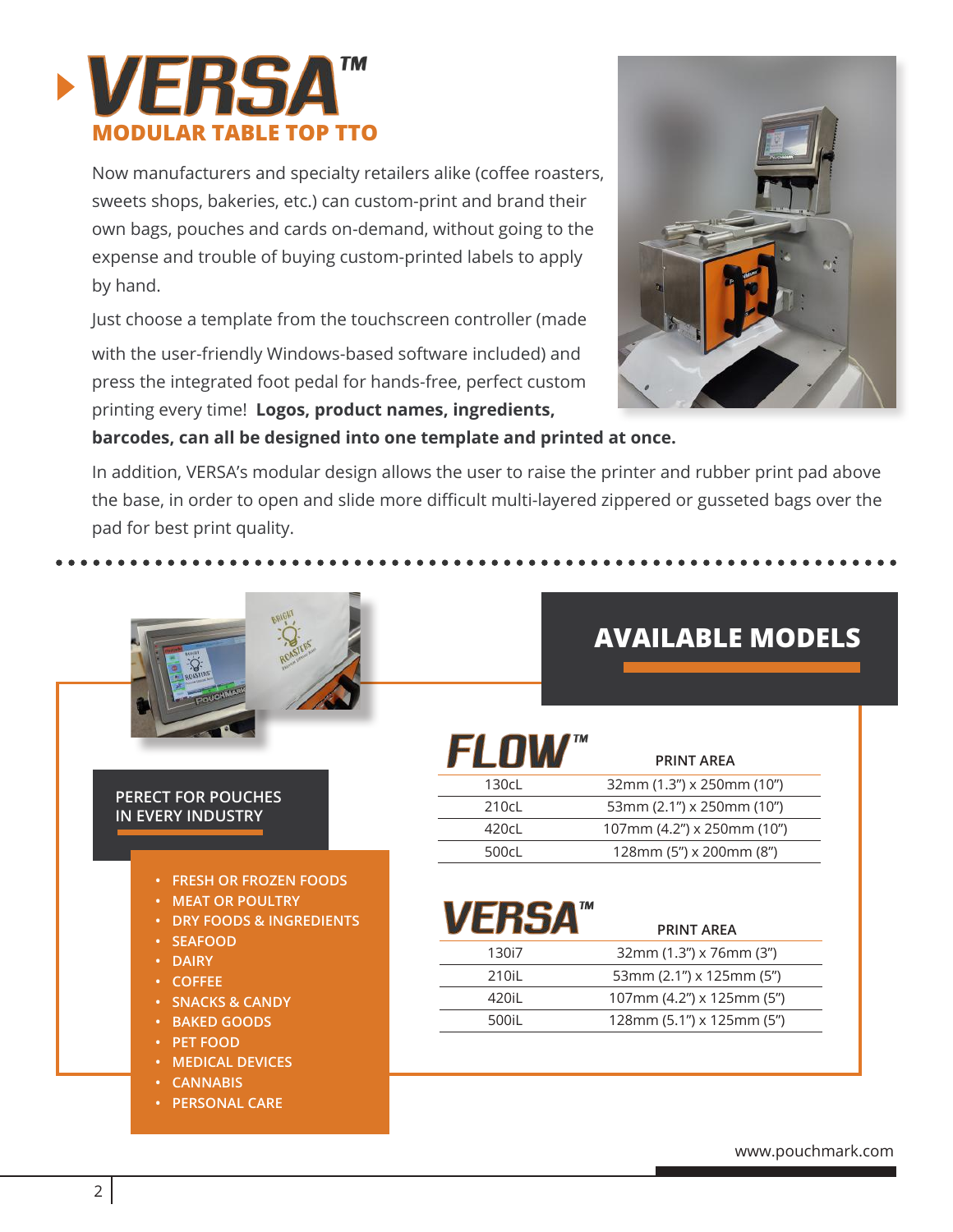# ProCode<sup>®</sup> **PROFESSIONAL**



*PouchMark's full-featured* 

*coding design software, ProCode™ Professional, is included free-ofcharge with every PouchMark® TTO System.* 



Our feature-rich, user-friendly, **Windows®-based** 

**software** enables you to easily create everything you'll need in your package coding environment. From standard **expiration dates and lot codes**, to **linear and 2-dimensional barcodes**, to **high-resolution logos and graphics**, ProCode<sup>™</sup> does it all.

*Although ProCode™ is a proprietary PouchMark® software program, multiple drivers and solutions are available to enable users to interface with their preferred coding and label design software.*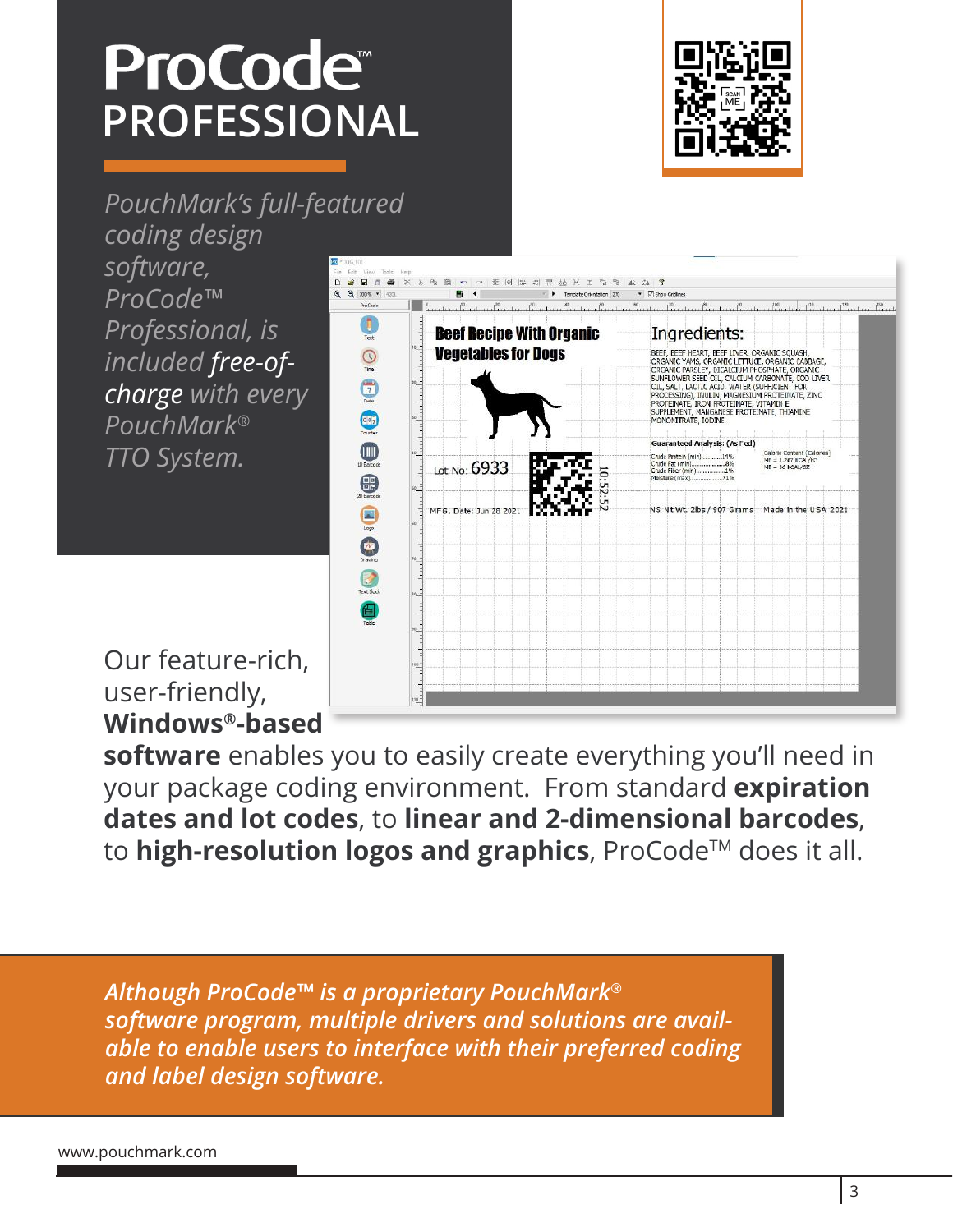

## A SUPERIOR LINE OF RIBBONS FOR TTO PRINTERS

# FLEX PREMIUM DURABLE WAX-RESIN RIBBON

The clear winner in its class, this premium "General Purpose" TTO ribbon is your high quality, cost-effective choice for traditional flexible packaging applications. Crisp text, codes and graphics with very good smudge and scratch resistance.

# FLEX ULTRA HIGH DURABILITY WAX-RESIN RIBBON

Remarkably versatile, FLEX™ ULTRA prints clear, dark images on most coated, uncoated and film substrates while providing added resistance to smudging, scratching and less friendly environments. Extra protection at an affordable price.

## FLEX SUPREME EXTREME DURABILITY RESIN RIBBON

When durability is critical, and exposure to heavy contact, solvents or harsh environments is of great concern, FLEX™ SUPREME is the answer. This special resin ink formulation provides a nearly indelible image on flexible packaging film, pharma grade pouches and synthetic labels.



C33357 3296573 2022-07 (4 IN) Ext trif. reduc calibre. 3 MicroClave<br>VEHP Tbs ICU Medical Inc.+1 949 366-2183

JUN 28

Frozen Wild Caught Raw, Peeled, Tail O Net Wt 2lbs

**BEST BY 30 AUG 2022** 

Our Xtend<sup>®</sup> anti-static back-coating maximizes the life of your printhead.

WITH A VARIETY OF COLOR RIBBON INKS TO CHOOSE FROM



www.pak-tec.com